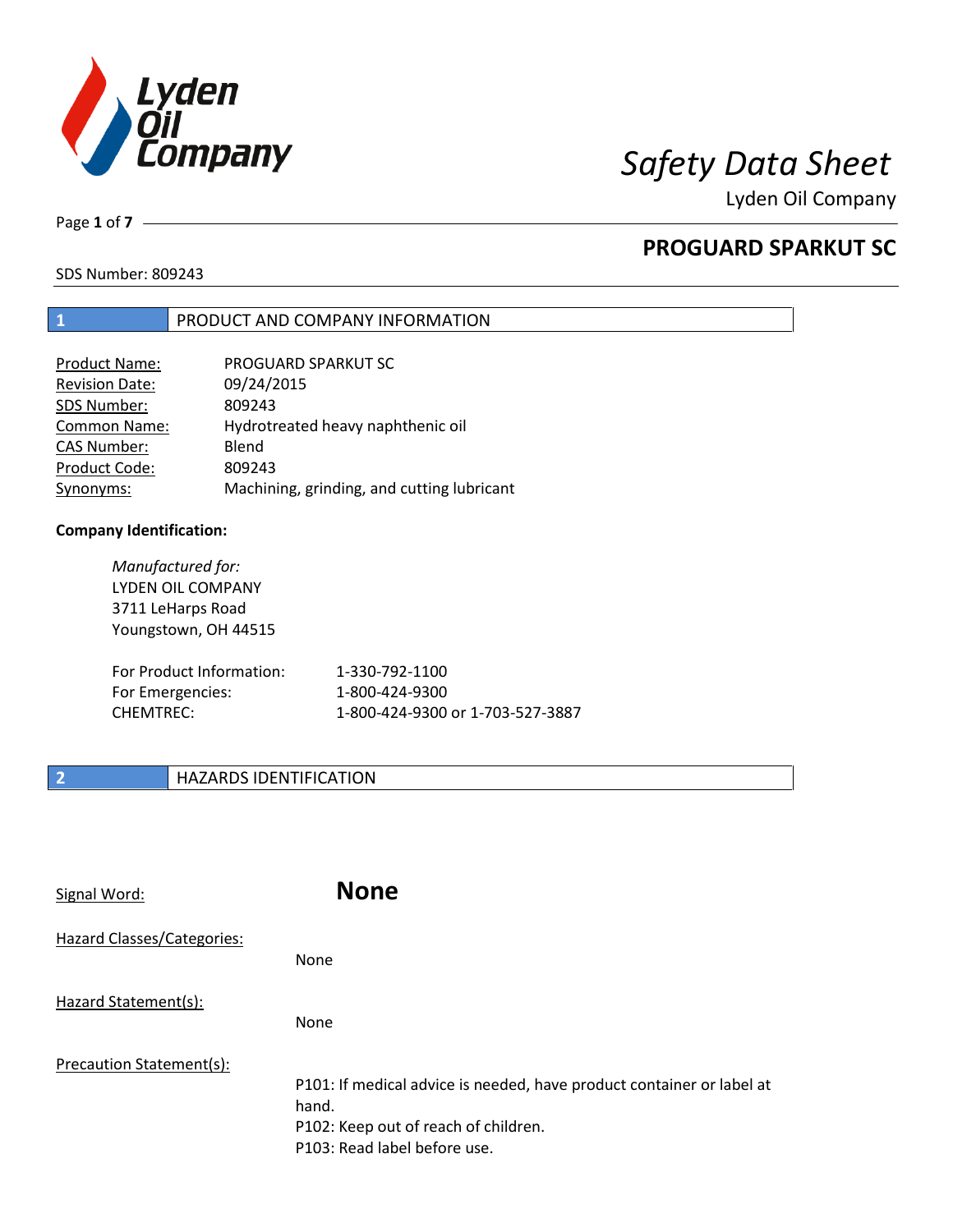

Page **2** of **7**

## **PROGUARD SPARKUT SC**

SDS Number: 809243

Other Hazard Statement(s):

-NFPA Ratings:  $Health = 1$  $Fire = 1$ Reactivity  $= 0$ 

Repeated exposure may cause skin dryness or cracking.

**3** COMPOSITION / INFORMATION ON INGREDIENTS

Ingredients:

*Mixture of the substances listed below with nonhazardous additions.*

| <b>Chemical Name</b>                                   | <b>CAS Number</b> | Percentage |
|--------------------------------------------------------|-------------------|------------|
| Distillates (petroleum), hydrotreated heavy naphthenic | 64742-52-5        | >80        |

*\*Any concentration shown as a range is to protect confidentiality or is due to batch variation.*

| <b>FIRST AID MEASURES</b><br>כאחטו<br>ᄁ<br>. . |
|------------------------------------------------|
|                                                |

### Description of First Aid Measures:

| Inhalation:   | If symptoms develop, move victim to fresh air and keep in a position<br>comfortable for breathing. If symptoms persist, obtain medical<br>attention. |
|---------------|------------------------------------------------------------------------------------------------------------------------------------------------------|
| Skin Contact: | Wash with soap and water. Remove contaminated clothing and wash<br>before reuse. Get medical attention if needed.                                    |
| Eye Contact:  | Rinse opened eye for at least 15 minutes under running water. If<br>symptoms persist, consult medical attention.                                     |
| Ingestion:    | Rinse mouth with water. If symptoms develop, obtain medical<br>attention.                                                                            |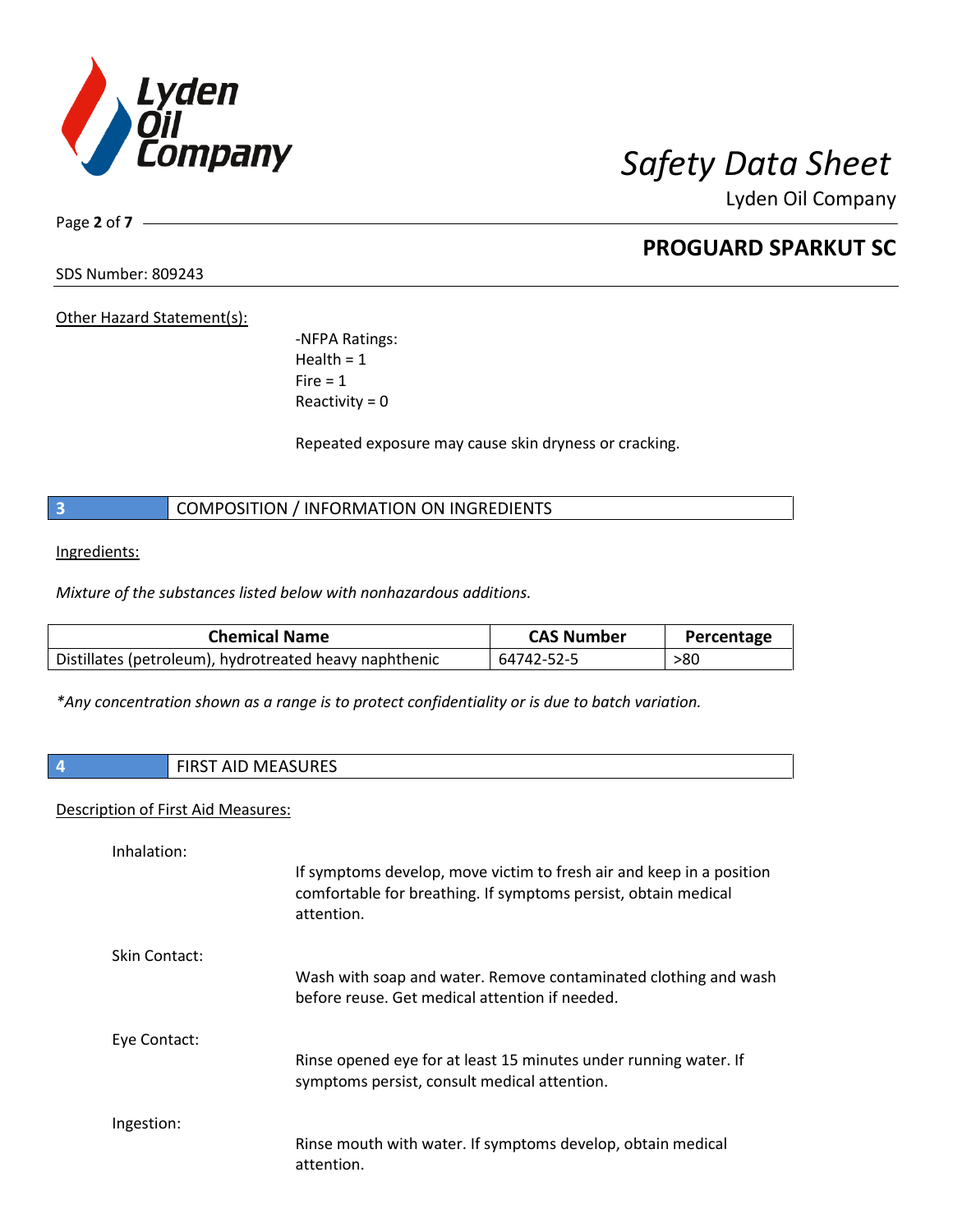

SDS Number: 809243

Page **3** of **7**

## **PROGUARD SPARKUT SC**

| Symptoms and Effects, both acute and delayed:         | No further relevent data available.                                                                                                                                                               |
|-------------------------------------------------------|---------------------------------------------------------------------------------------------------------------------------------------------------------------------------------------------------|
| <b>Recommended Actions:</b>                           | Treat symptomatically. Call a doctor or poison<br>control center for guidance.                                                                                                                    |
| FIRE FIGHTING MEASURES<br>5                           |                                                                                                                                                                                                   |
| Recommended Fire-Extinguishing Equipment:             | Use dry powder, foam, or carbon dioxide fire<br>extinguishers. Water may be ineffective in fighting<br>an oil fire unless used by experienced fire fighters.                                      |
| Possible Hazards During a Fire:                       | Hazardous combustion products may include: A<br>complex mixture of airborne solid and liquid<br>particulates and gases (smoke). Carbon monoxide.<br>Unidentified organic and inorganic compounds. |
| <b>Recommendations to Firefighters:</b>               | No special measures required.                                                                                                                                                                     |
| <b>ACCIDENTAL RELEASE MEASURES</b><br>$6\phantom{1}6$ |                                                                                                                                                                                                   |
| <b>Personal Precautions:</b>                          | Avoid contact with skin, eyes, and clothing.<br>Keep away from sources of ignition.                                                                                                               |
| <b>Emergency Procedures:</b>                          | Contain spilled material, collect in suitable and<br>properly labled containers.                                                                                                                  |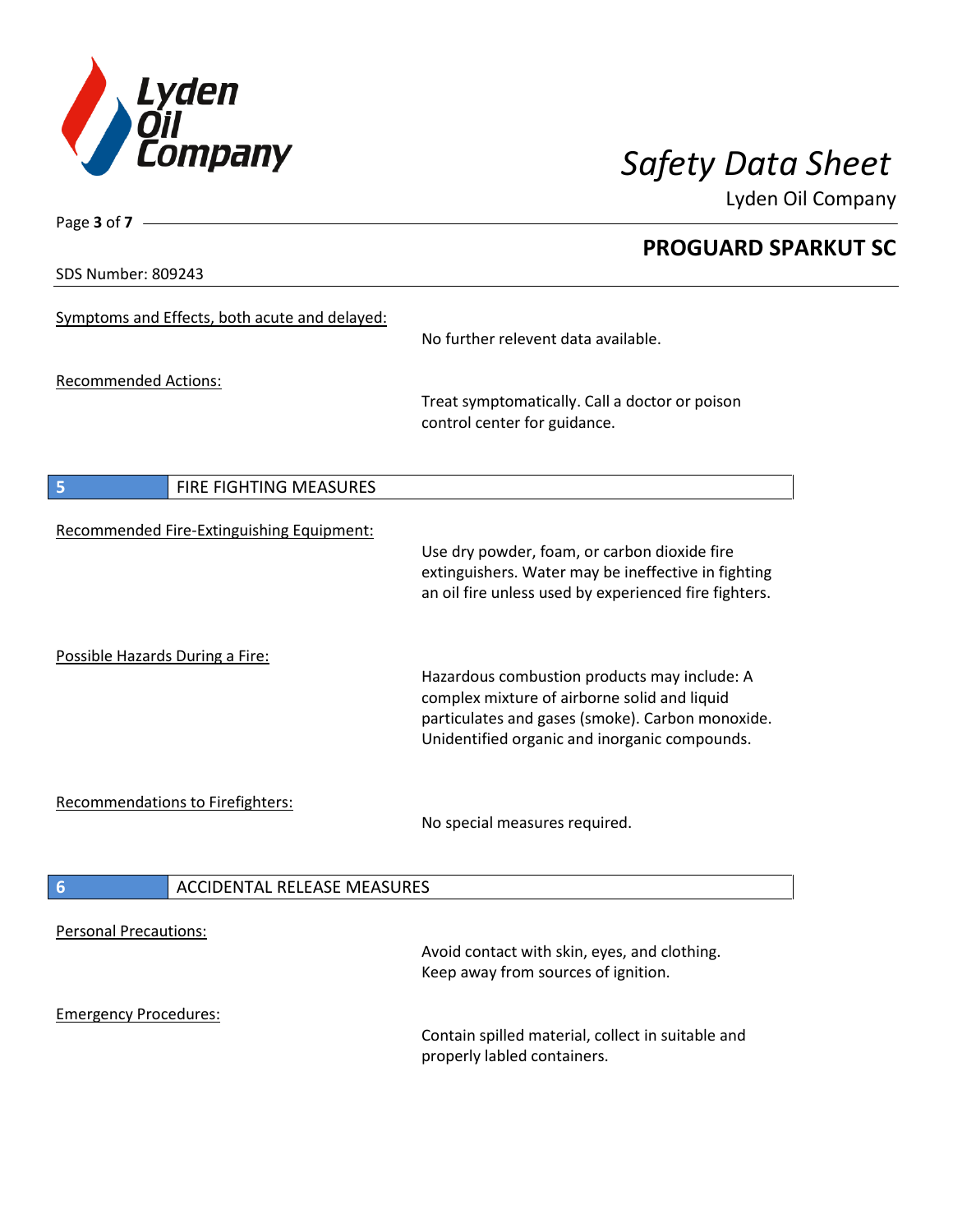

Lyden Oil Company

| Page 4 of 7 –                     |                                                   |                                                                                                       |  |
|-----------------------------------|---------------------------------------------------|-------------------------------------------------------------------------------------------------------|--|
|                                   |                                                   | <b>PROGUARD SPARKUT SC</b>                                                                            |  |
| <b>SDS Number: 809243</b>         |                                                   |                                                                                                       |  |
|                                   |                                                   |                                                                                                       |  |
| <b>Environmental Precautions:</b> |                                                   | Do not allow to reach sewage system or any water                                                      |  |
|                                   |                                                   | course.                                                                                               |  |
|                                   |                                                   | Do not allow to enter ground waters.                                                                  |  |
| <b>Cleanup Procedures:</b>        |                                                   |                                                                                                       |  |
|                                   |                                                   | Pick up excess with inert absorbant material.                                                         |  |
|                                   |                                                   |                                                                                                       |  |
| 7                                 | <b>HANDLING AND STORAGE</b>                       |                                                                                                       |  |
|                                   |                                                   |                                                                                                       |  |
| <b>Handling Precautions:</b>      |                                                   |                                                                                                       |  |
|                                   |                                                   | Handle with care and avoid spillage on the floor.<br>Do not cut, weld, drill, grind, braze, or solder |  |
|                                   |                                                   | container.                                                                                            |  |
|                                   |                                                   |                                                                                                       |  |
| <b>Storage Requirements:</b>      |                                                   | Keep container tightly sealed.                                                                        |  |
|                                   |                                                   | Keep away from sources of ignition.                                                                   |  |
|                                   |                                                   |                                                                                                       |  |
| $\boldsymbol{8}$                  | EXPOSURE CONTROLS / PERSONAL PROTECTION           |                                                                                                       |  |
|                                   |                                                   |                                                                                                       |  |
| <b>Exposure Limits:</b>           |                                                   |                                                                                                       |  |
|                                   |                                                   | -64742-52-5 Distillates (petroleum), hydrotreated heavy naphthenic (>90%):                            |  |
|                                   | ACGIH TLV - Short-term value: 10mg/m <sup>3</sup> |                                                                                                       |  |
|                                   | Long-term value: 5mg/m <sup>3</sup>               |                                                                                                       |  |
|                                   | OSHA PEL - Long-term value: 5mg/m <sup>3</sup>    |                                                                                                       |  |
| <b>Engineering Controls:</b>      |                                                   |                                                                                                       |  |
|                                   |                                                   | All ventilation should be designed in accordance                                                      |  |
|                                   |                                                   | with OSHA standard (29 CFR 1910.94).                                                                  |  |
| Personal Protective Equipment:    |                                                   |                                                                                                       |  |
|                                   |                                                   | Wash hands before breaks and at the end of work.                                                      |  |
|                                   |                                                   | Use safety glasses and gloves.                                                                        |  |
|                                   |                                                   |                                                                                                       |  |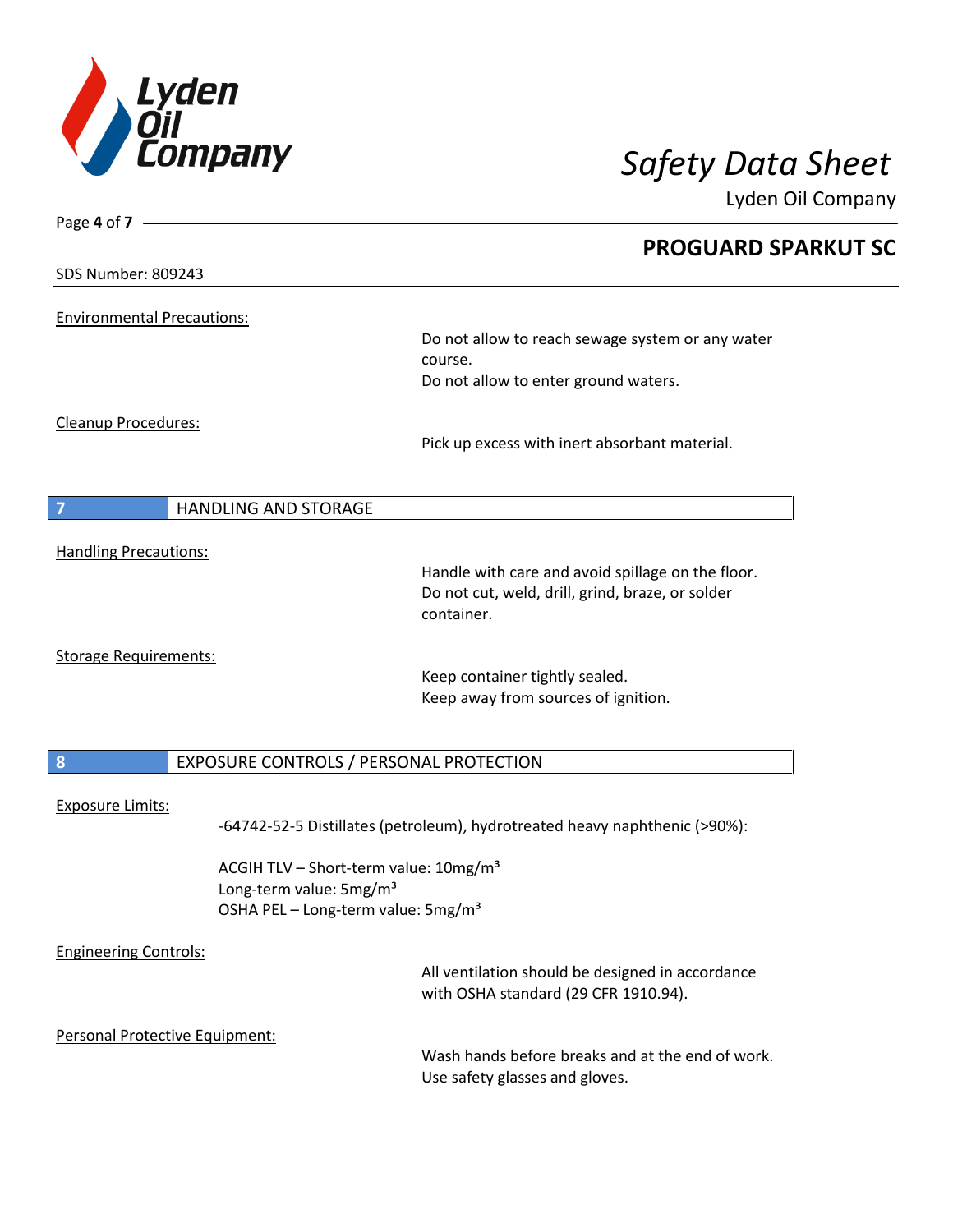

**PROGUARD SPARKUT SC**

Lyden Oil Company

SDS Number: 809243

Page **5** of **7**

## **9** PHYSICAL AND CHEMICAL PROPERTIES

| Color:                        | Amber                                       |
|-------------------------------|---------------------------------------------|
| <b>Physical State:</b>        | Liquid                                      |
| Odor:                         | Characteristic                              |
| Odor Threshold:               | Data not available                          |
| pH:                           | Data not available                          |
| Melting Point:                | Data not available                          |
| <b>Boiling Point:</b>         | $>500^\circ$ F                              |
| <b>Boiling Range:</b>         | Data not available                          |
| Flash Point:                  | $380^\circ$ F                               |
| <b>Evaporation Rate:</b>      | <1 (where Butyl Acetate - 1)                |
| Flammability:                 | Data not available                          |
| Flammability Limits:          | Data not available                          |
| Vapor Pressure:               | Data not available                          |
| Vapor Density:                | Data not available                          |
| <b>Relative Density:</b>      | 0.9055                                      |
| Solubilities:                 | Insoluble in water                          |
| <b>Partition Coefficient:</b> | Data not available                          |
| Auto-Ignition Temperature:    | Data not available                          |
| Decomposition Temperature:    | Data not available                          |
| Viscosity:                    | 26 mm <sup>2</sup> /sec (kinematic at 40°C) |

## **10** STABILITY AND REACTIVITY

| Stability:                  | Stable under normal conditions.                                  |
|-----------------------------|------------------------------------------------------------------|
| Reactivity:                 | Not reactive under normal conditions.                            |
| Conditions to Avoid:        | Extreme temperature, sparks, open flame, and<br>direct sunlight. |
| <b>Hazardous Reactions:</b> | No known hazardous reactions.                                    |
| Incompatible Materials:     | Strong oxidizers and strong reducing agents.                     |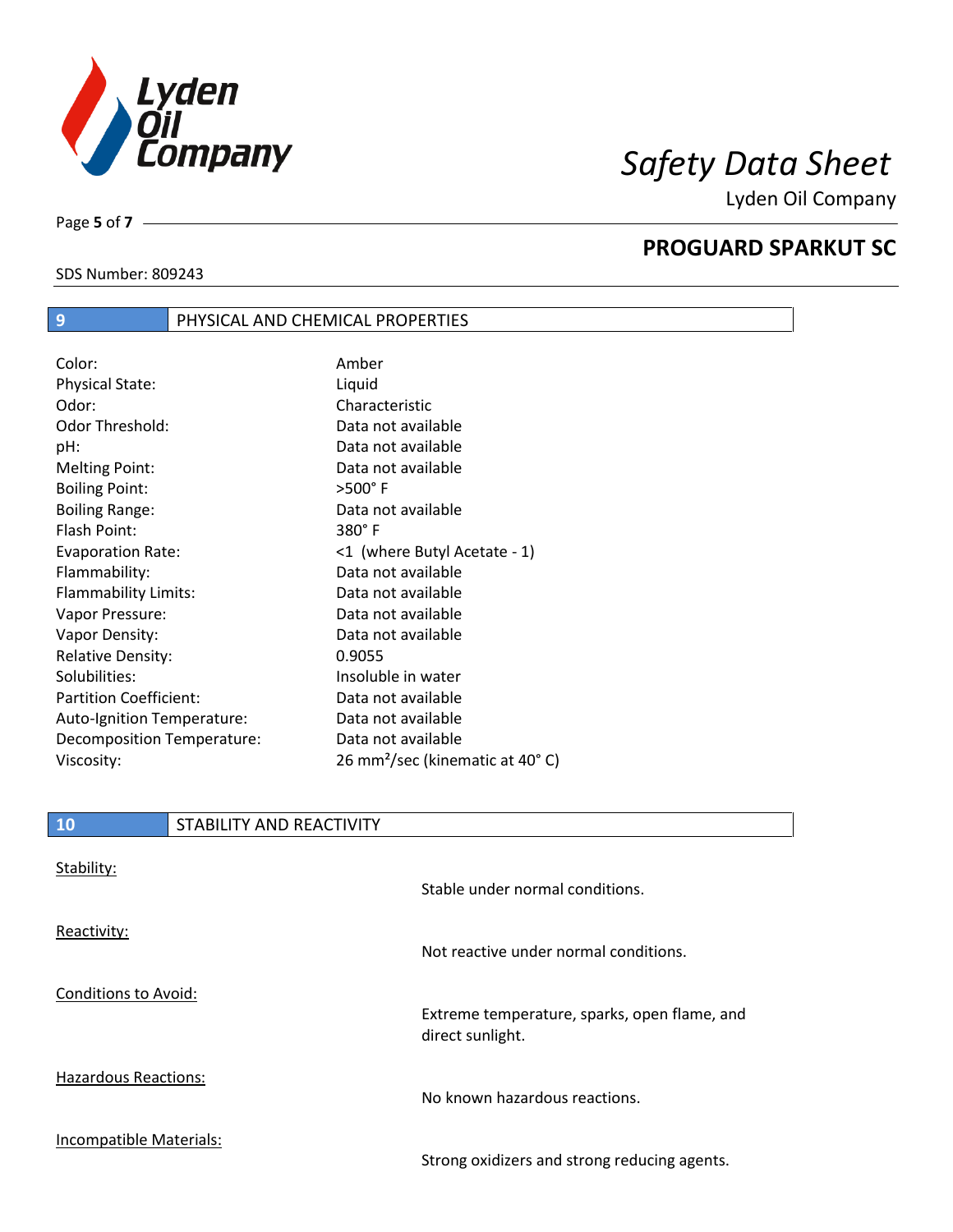

| Page 6 of 7                    |                                     |                                                                                                                           |
|--------------------------------|-------------------------------------|---------------------------------------------------------------------------------------------------------------------------|
|                                |                                     | <b>PROGUARD SPARKUT SC</b>                                                                                                |
| <b>SDS Number: 809243</b>      |                                     |                                                                                                                           |
|                                | <b>Decomposition Products:</b>      |                                                                                                                           |
|                                |                                     | Oxides of carbon, sulfur, hydrogen, and hydrogen<br>chloride.                                                             |
| 11                             | <b>TOXICOLOGICAL INFORMATION</b>    |                                                                                                                           |
| Routes of Exposure:            |                                     |                                                                                                                           |
|                                |                                     | Skin and eye contact are the primary routes of<br>exposure although exposure may occur following<br>accidental ingestion. |
| <b>Exposure Effects:</b>       |                                     |                                                                                                                           |
|                                |                                     | Repeated skin contact may cause dermatitis or an<br>oil acne.                                                             |
| <b>Measures of Toxicity:</b>   |                                     | No test data available.                                                                                                   |
|                                | Carcinogenic/Mutagenic Precautions: |                                                                                                                           |
|                                |                                     | Non-carcinogenic and not expected to be<br>mutagentic.                                                                    |
| 12                             | <b>ECOLOGICAL INFORMATION</b>       |                                                                                                                           |
|                                |                                     |                                                                                                                           |
| <b>Ecological Precautions:</b> |                                     | Avoid exposing to the environment.                                                                                        |
| <b>Ecological Effects:</b>     |                                     | No specific environmental or aquatic data available.                                                                      |
|                                |                                     |                                                                                                                           |

# **13** DISPOSAL CONSIDERATIONS

## Disposal Methods:

Dispose of waste material in accordance with all local, state, and federal requirements.

### Disposal Containers:

Use properly approved container for disposal.